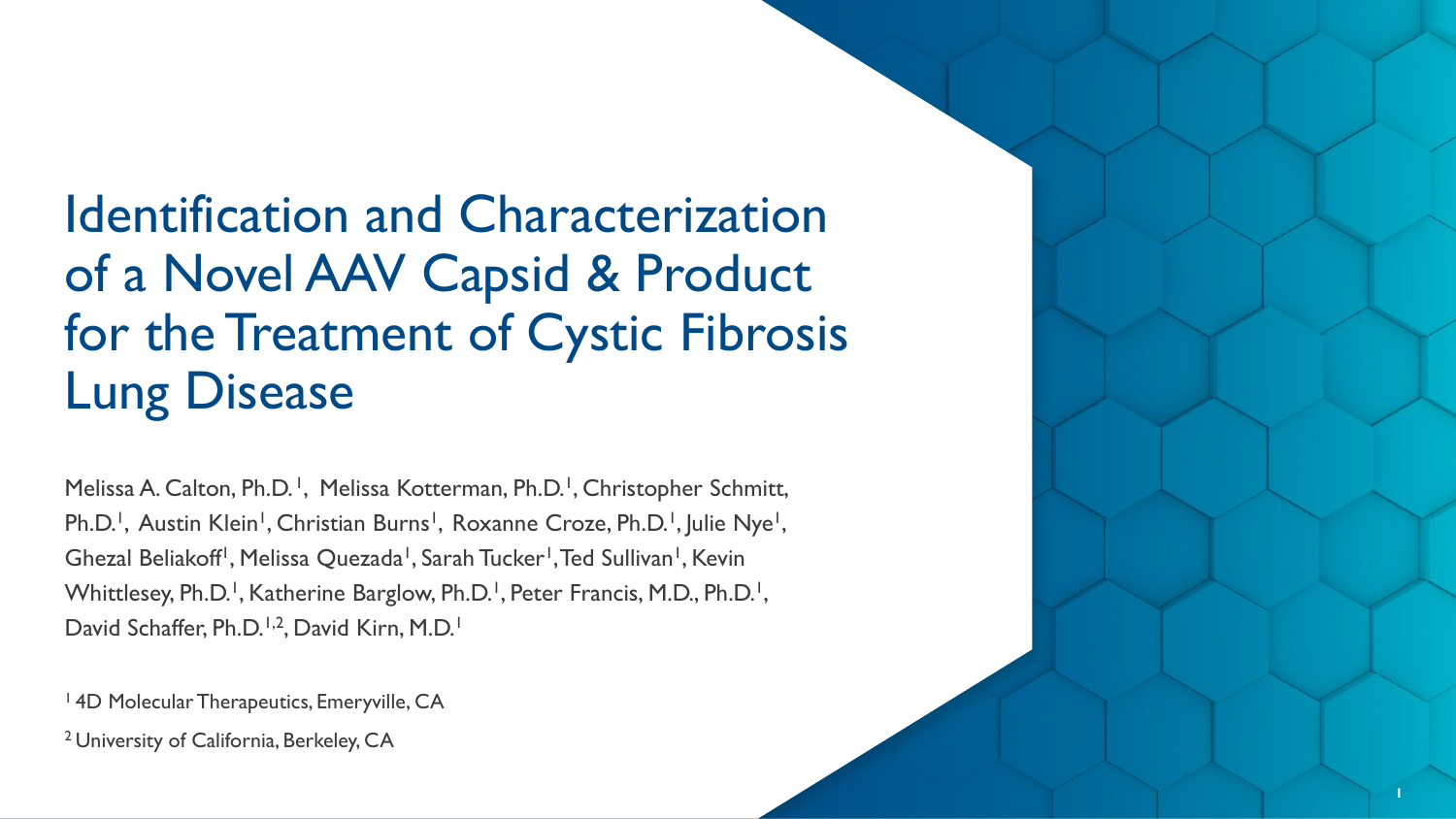### **Disclosure to Learners**

- **Financial relationships with relevant companies within the past 24 months:**
	- 4D Molecular Therapeutics, Inc., *Full-time Employee*



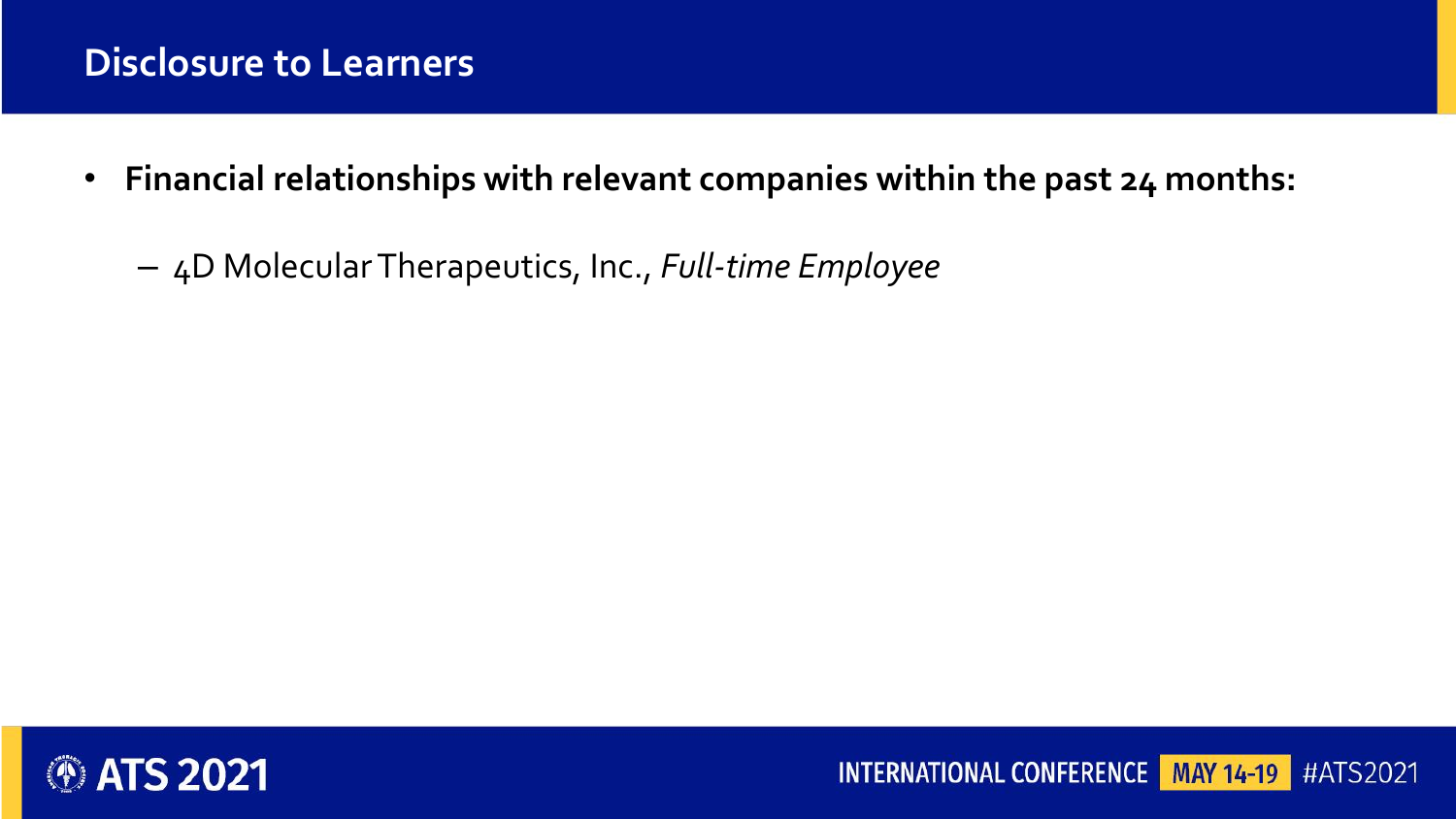### Unmet Need & Limitations of Conventional AAV Vectors for CF Lung Disease DURABLE REPLACEMENT OF CFTR BY AAV GENE THERAPY HOLDS PROMISE

### Background:

- Cystic Fibrosis (CF): monogenic disorder caused by mutation in *CFTR*
- High unmet medical need in CF lung disease remains despite modulator therapy
- **E** Aerosolized AAV-CFTR gene therapy failed to show efficacy in clinical trials
- AAV delivery through mucus barrier limited

### Program Objectives:

- **·** Invent vector with optimized Target Profile
- Design, engineer & package promoter/*CFTR* payload in vector
- Preclinical pharmacology, toxicology & biodistribution studies to support IND & clinical trial initiation

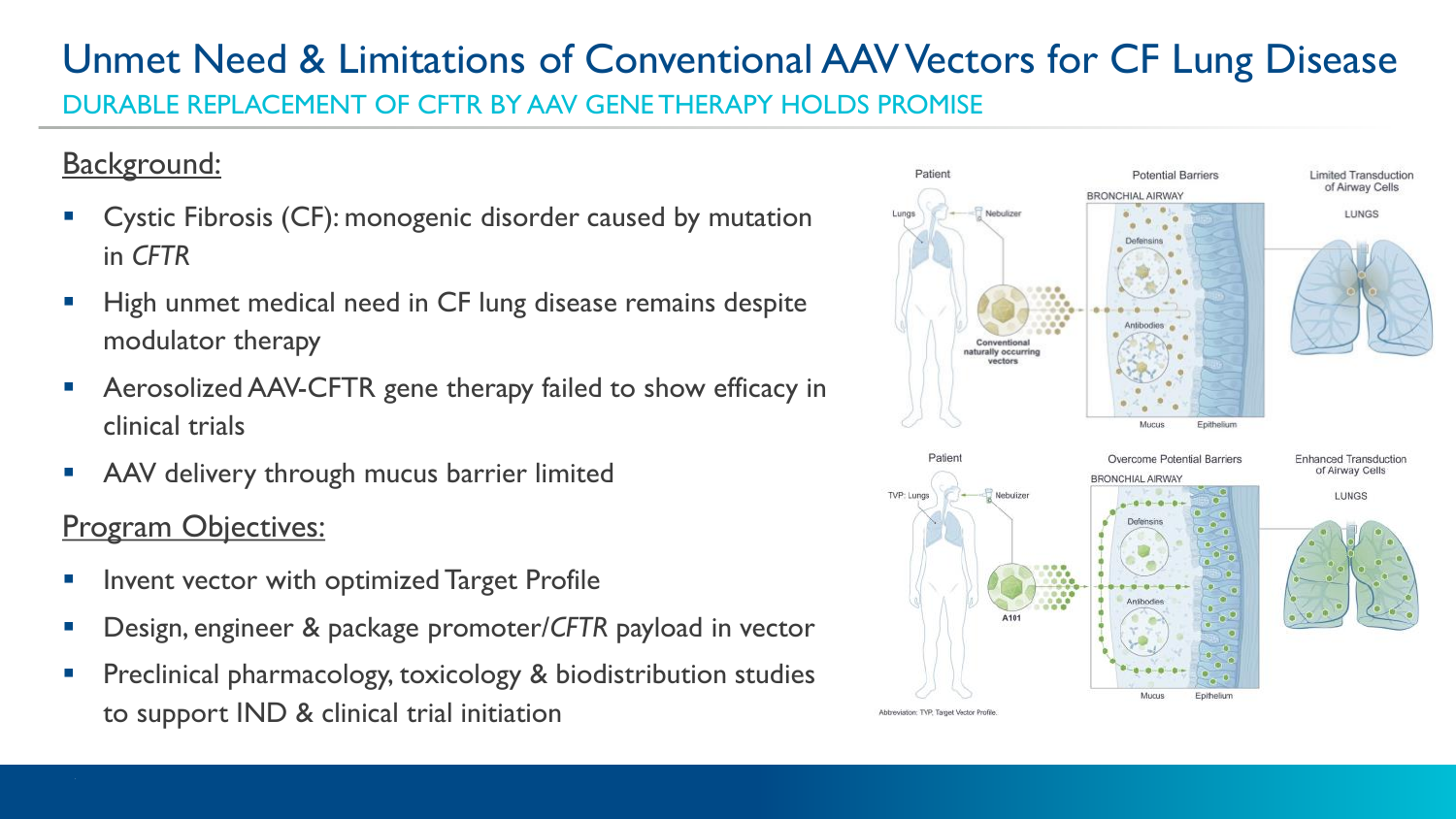## Therapeutic Vector Evolution in Primate Lung: A101 Invention

4DMT AAV DISCOVERY PROGRAM FOR AEROSOL DELIVERY TO LUNG AIRWAYS

- **E** Industrialized Therapeutic Vector Evolution platform
- ~ 1 BILLION synthetic AAV capsid sequences
- **•** Primate (NHP) model most relevant
- **E** Aerosol delivery with clinically approved nebulizer
- **A101 Target Vector Profile designed for:** 
	- o Widespread efficient aerosol delivery to lung airway and alveolar cells
	- o Penetration through mucus barrier
	- o Resistance to pre-existing neutralizing antibodies in human population
	- o Efficient lung airway cell transduction and transgene expression

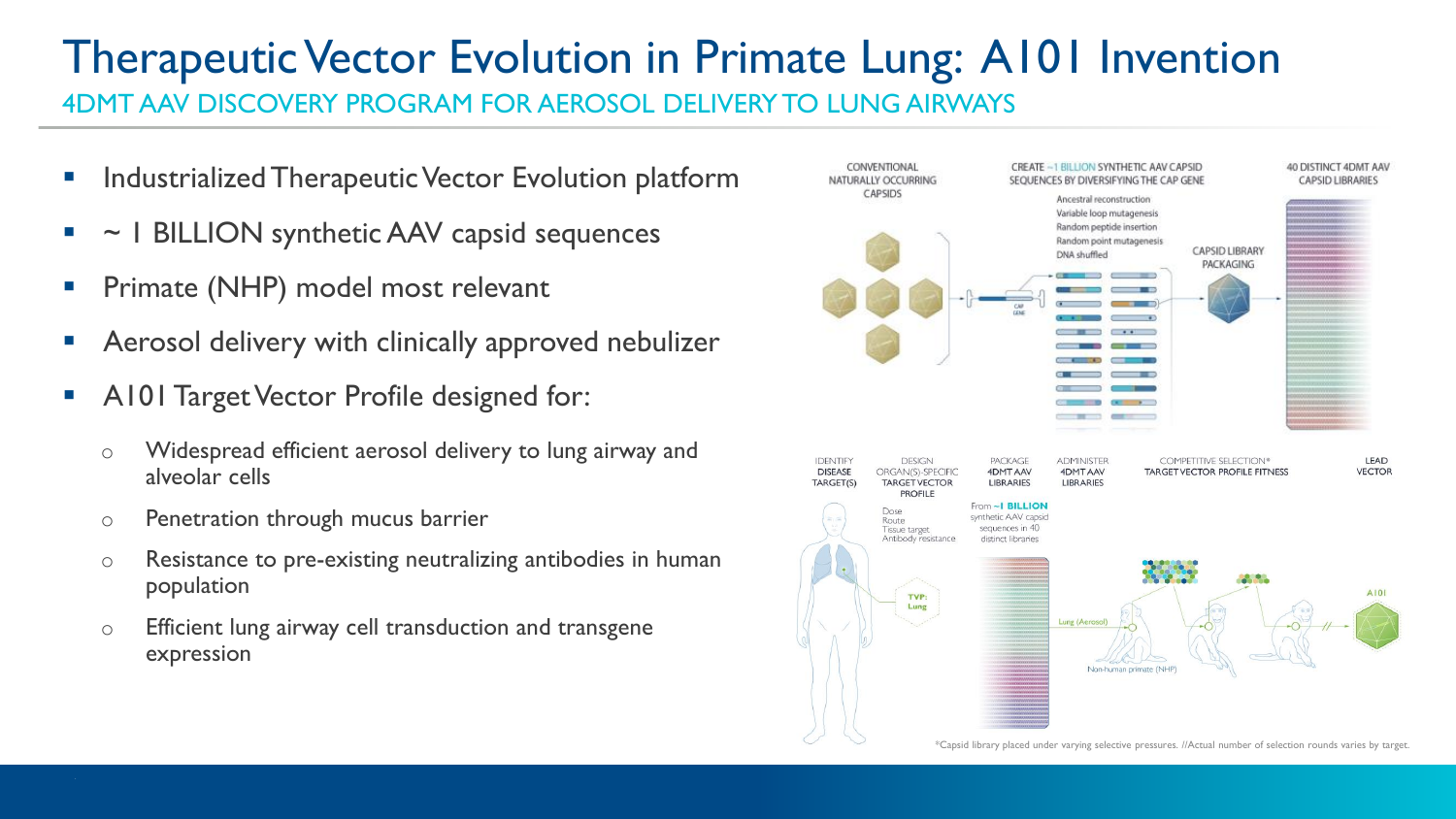## Human Antibody Resistance & Efficient Transduction of Human Cells

A101 DRIVING EXPRESSION OF REPORTER OR *micro*CFTR (4D-710) TRANSGENE

#### **A101 HUMAN ANTIBODY RESISTANCE**

- Compared to conventional AAV vectors *in vitro*
- All vectors driving expression of a luciferase reporter transgene



 $\tau$  p < 0.05 for A101 vs AAV5

 $*$  p < 0.05 for A101 vs AAV1, AAV2, AAV8, and AAV9

#### **4D-710 CFTR PROTEIN EXPRESSION 4D-710 CFTR mRNA EXPRESSION**

localization



Dose-dependent & cell membrane - - Dose-dependent mRNA expression

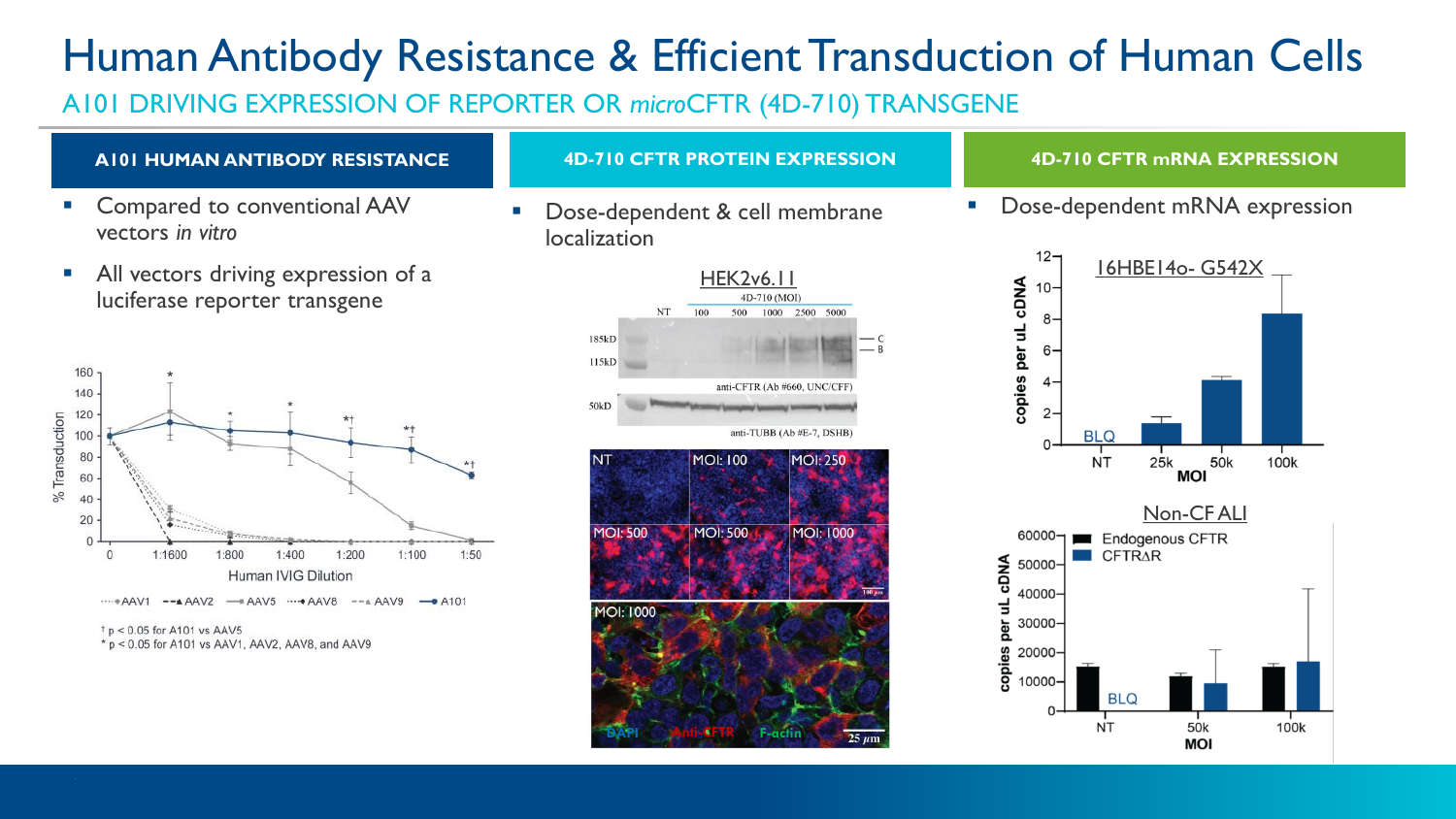## A101 Aerosol Delivery & Transgene Expression in Primates

VECTOR CHARACTERIZATION & 4D-710 PILOT SAFETY/DOSE FINDING NHP STUDIES

### **A101-EGFP: BIODISTRIBUTION**

- Single aerosol delivery with clinical nebulizer
- High levels of genome localization in lungs
- **E** Minimal systemic distribution



A101 genome localization was limited in liver and heart, and not present in other tissues outside the lung.

### ■ No adverse findings or inflammation reported

**4D-710: TOLERABILITY & CFTR TRANSGENE EXPRESSION**

Single aerosol dose of product candidate 4D-710 (3E13 vg per NHP)

■ CFTR transgene expression detected throughout all lung segments



Number of positive tissue samples across three NHPs are indicated.



Illustrative images highlight transduction of the NHP lung at the 3E13 vg dose.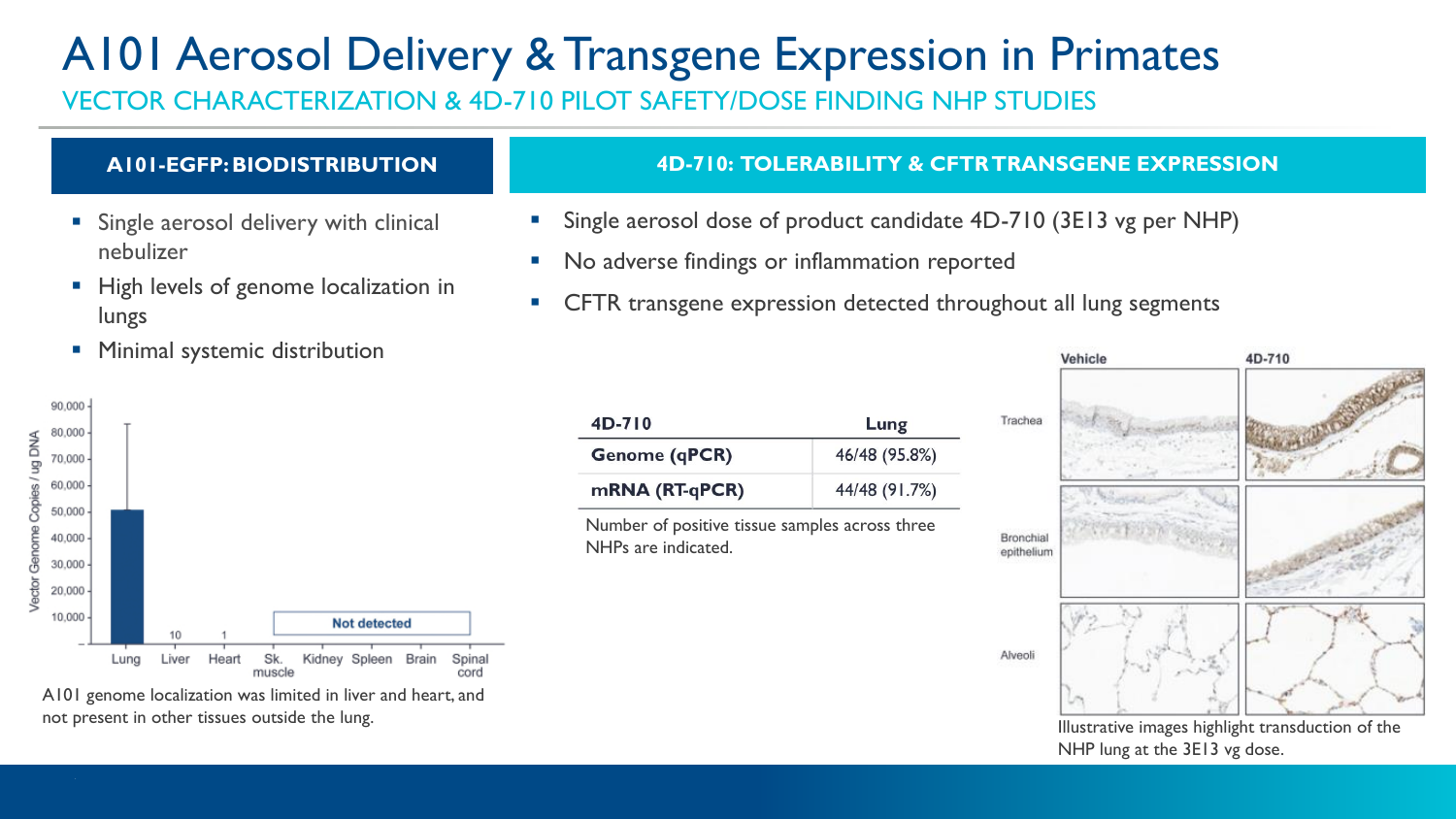## **Conclusions**

4D-710 FOR THE TREATMENT OF CYSTIC FIBROSIS LUNG DISEASE

- Therapeutic Vector Evolution used in primates to invent A101 vector
- A101 matches Target Vector Profile:
	- o Aerosol delivery throughout NHP airways
	- o Mucus barrier penetration in NHP
	- o Resistance to pre-existing human antibodies
	- o Efficient lung airway cell transduction & transgene expression in NHP
- **.** 4D-710: product candidate for patients with CF lung disease
	- o Designed, engineered, & packaged the promoter/CFTR payload in A101
	- o Performed preclinical pharm, tox & biodistribution studies to support IND filing
- Next Steps: Advance 4D-710 to IND filing & clinical development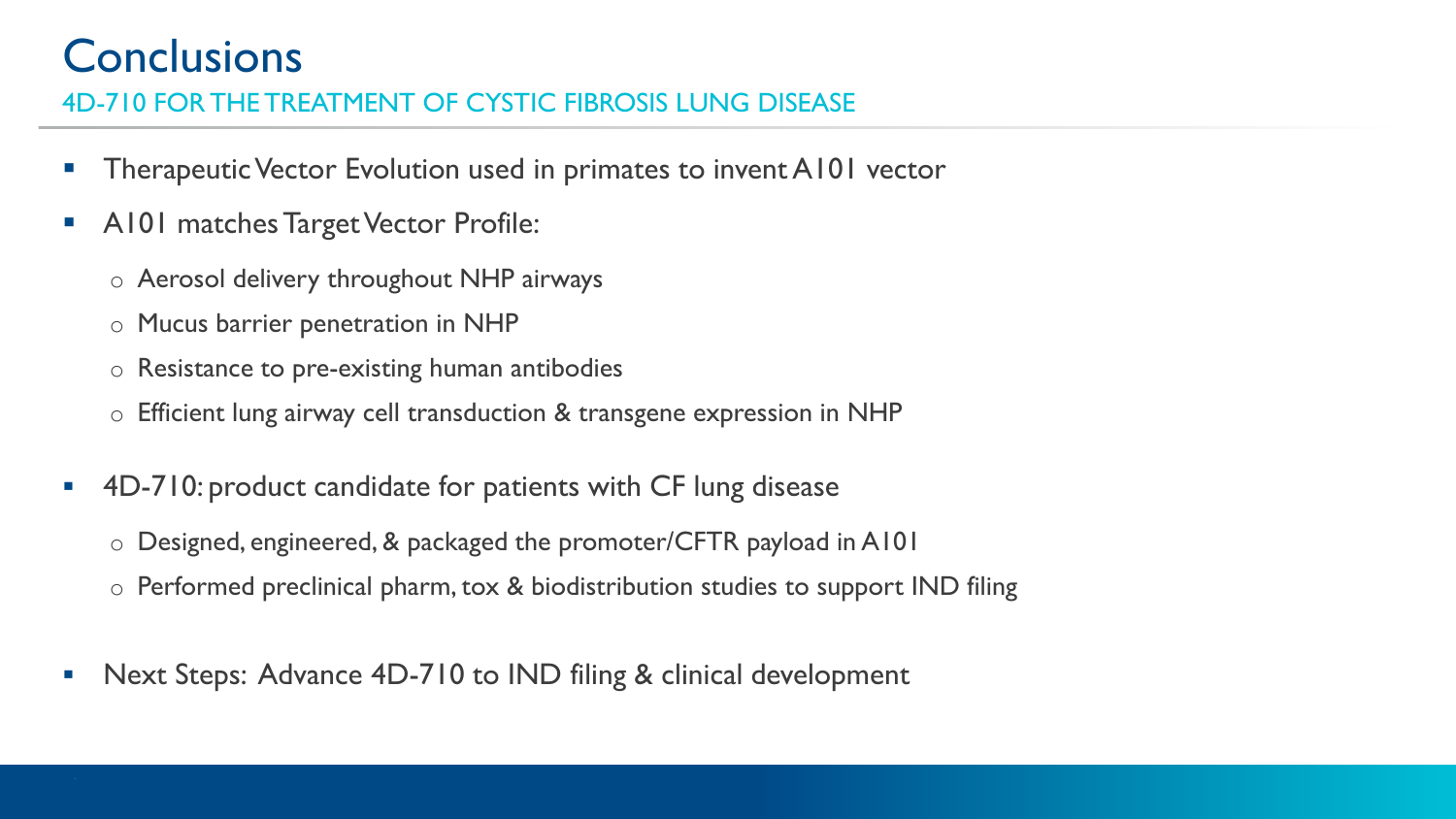## Acknowledgments

- Our special thanks to the Cystic Fibrosis Foundation
- 4DMT Process & Analytical Development
- 4DMT Project Management